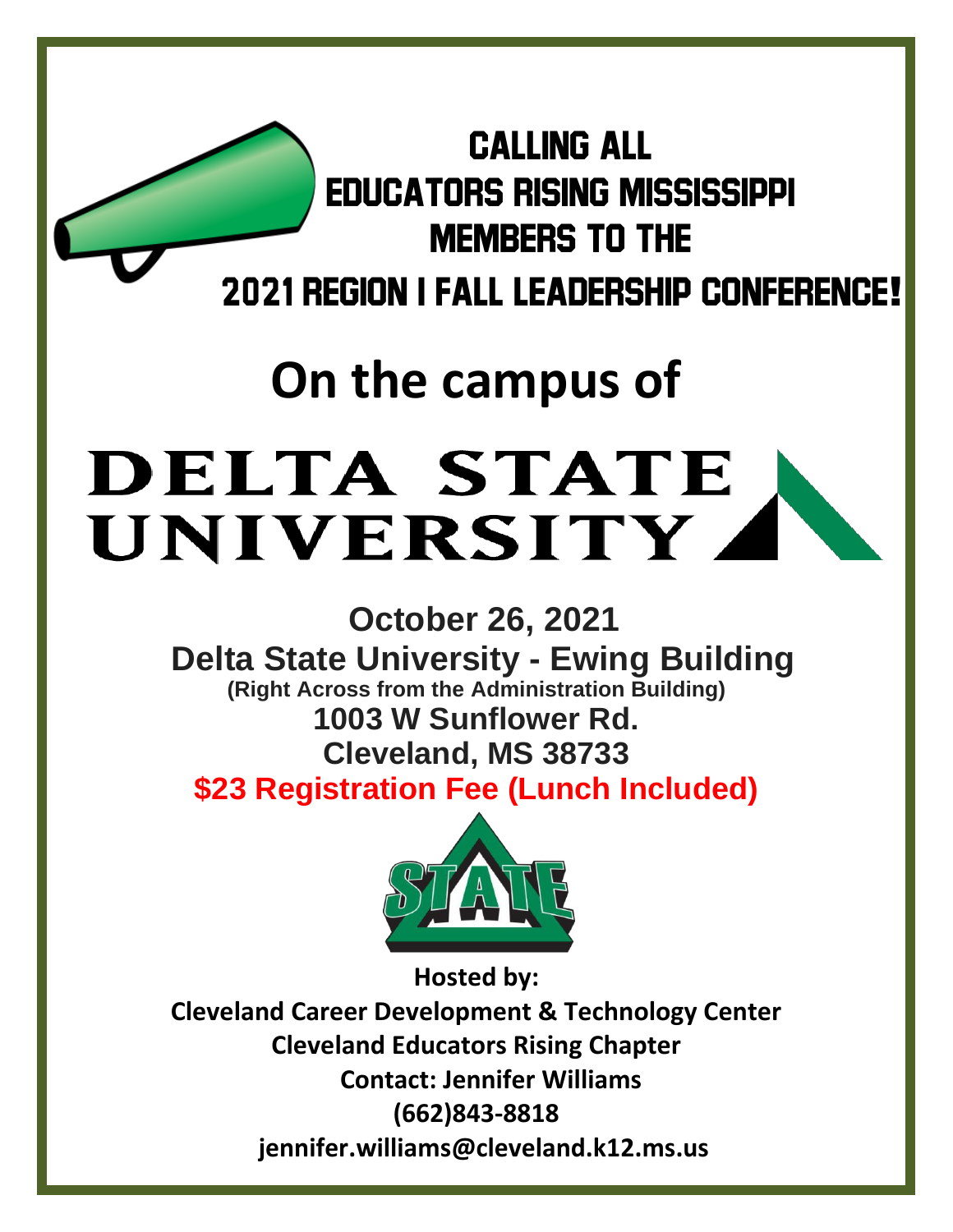

## **MISSISSIPPI**

#### **REGISTRATION 8:00AM – 8:45AM**

### **CONFERENCE 8:45AM – 2:00PM**

**\$23 REGISTRATION FEE COVERS LUNCH**  Parking will be available across the street behind the administration building and the Walter Sillers Coliseum.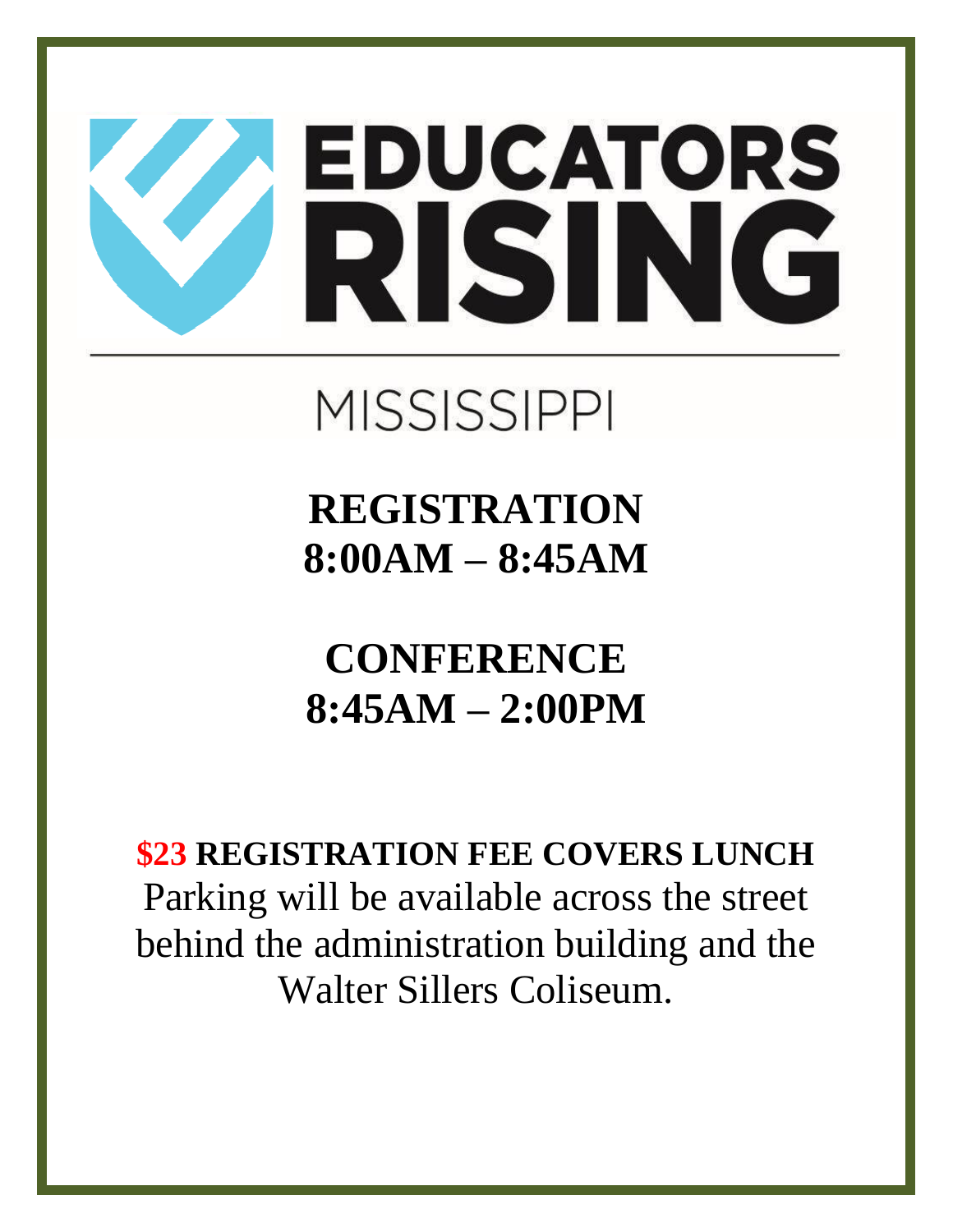

# **Chapter Registration for Conference**

**REGISTRATION FOR ALL ATTENDEES IS \$23, LUNCH IS INCLUDED WITH REGISTRATION.**

**Please mail completed registration form along with payment to the following: Jennifer Williams Educators Rising CCDTC 601 Third Street Cleveland, MS 38732 Please make checks payable to: CCDTC - TA**

**Please have all payments postmarked by October 22, 2021 to ensure the processing of your registration in time for the conference. However, if extra time for payment is needed please send request in an email. If you have any questions please contact Jennifer Williams at 662-843-8818 or at [jennifer.williams@cleveland.k12.ms.us.](mailto:jennifer.williams@cleveland.k12.ms.us)**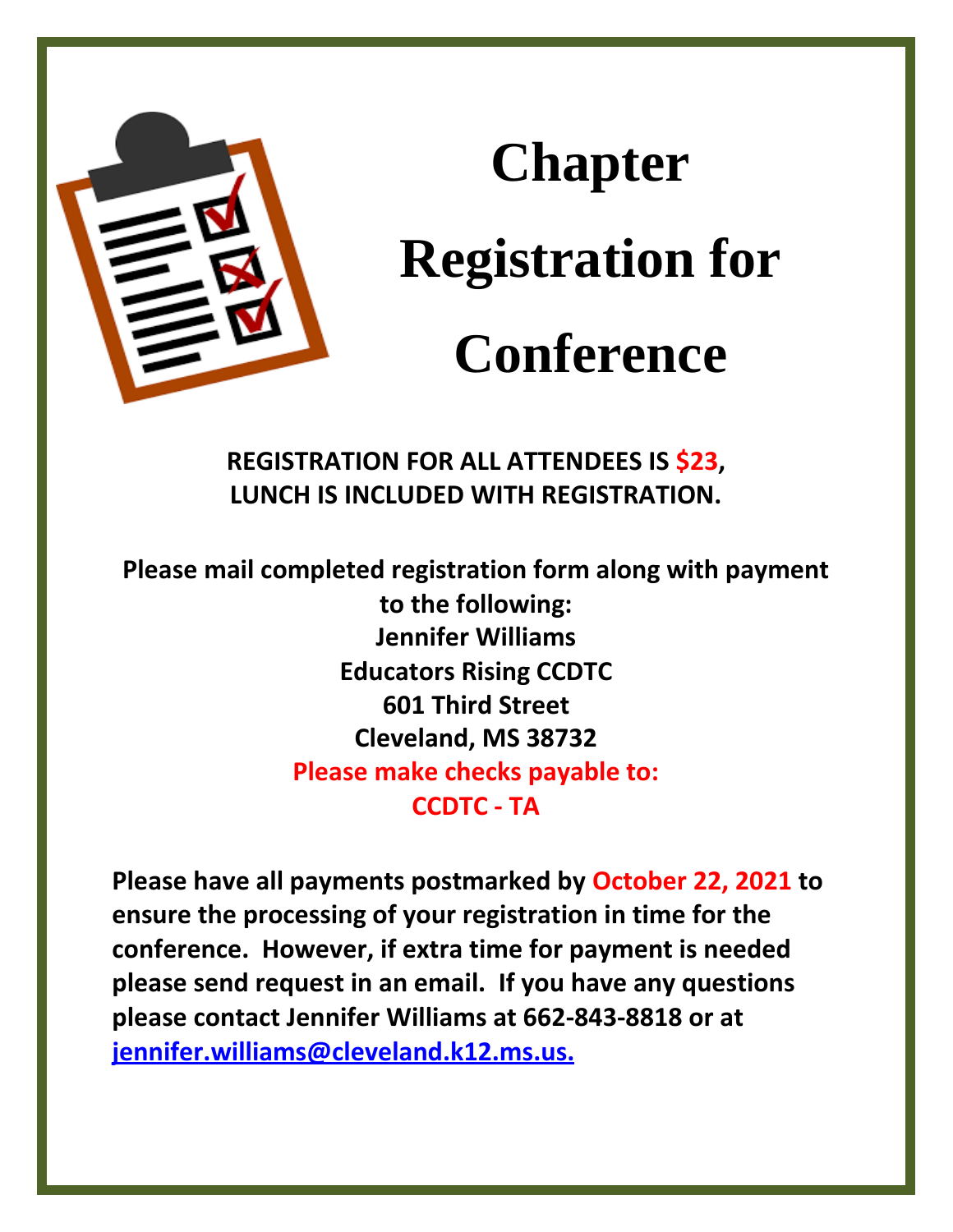

#### **CONFERENCE REGISTRATION**

#### **MISSISSIPPI**

Please complete the following form and mail along with payment. Please write legibly.

School:

#### **Attendees**